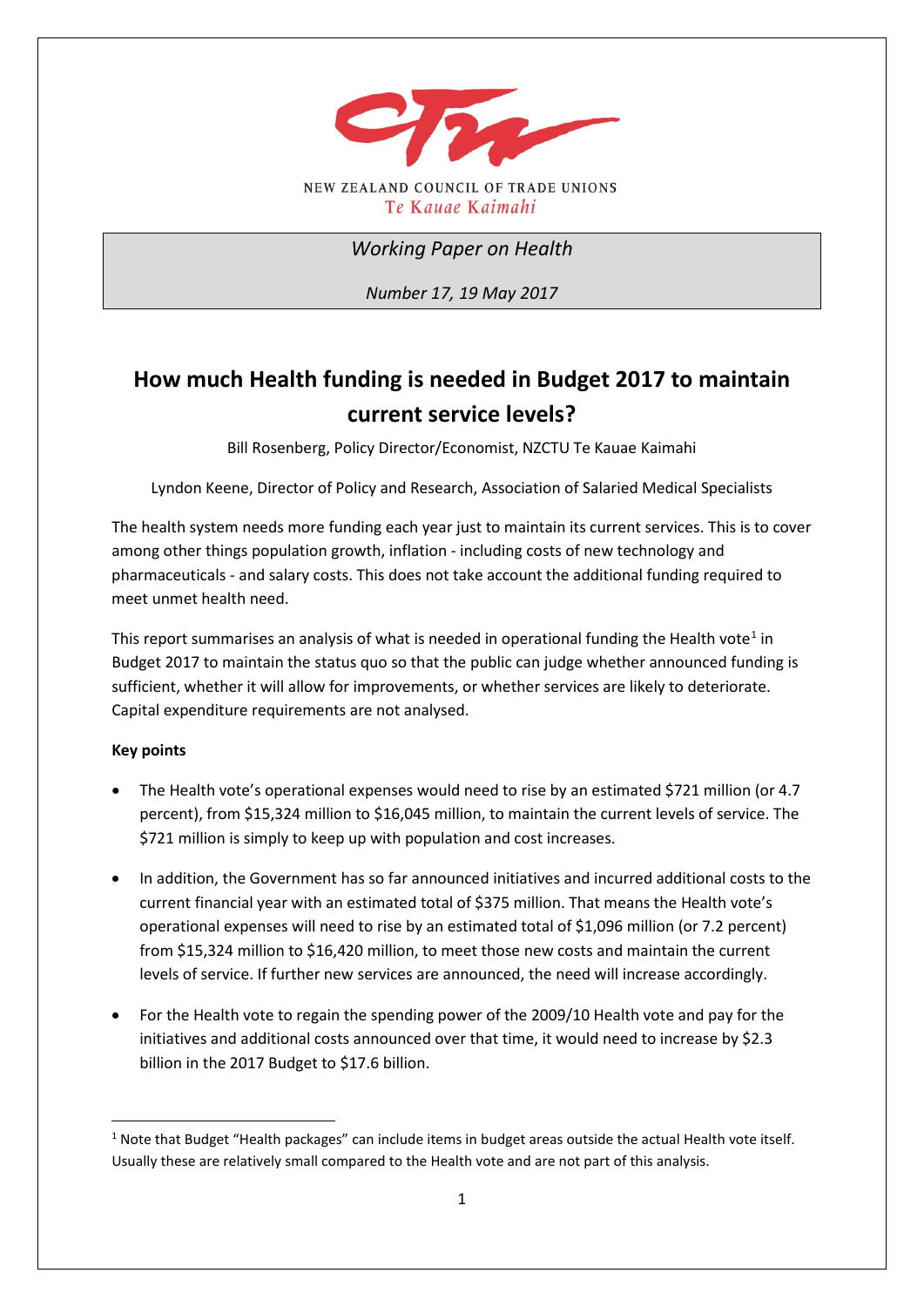- The DHBs' combined budget needs to rise from \$12,220 million to \$12,800 million, requiring an increase of \$580 million, or 4.7 percent, to maintain the current level of DHB services and cover population and cost increases. The Government has announced a number of additional initiatives and costs which require DHB funding. The \$65 million which are quantifiable take the increase needed to \$645 million, or a 5.3 percent increase. However there is over \$300 million more in initiatives and additional costs whose impact on the DHBs is unclear at this stage. For example the cost to the 2017/18 Health vote of the TerraNova pay equity settlement is estimated at \$303 million, the majority of which is likely to be a cost to the DHBs.
- The appropriations for national health services such as National Child Health Services, Disability Support Services and Mental Health Services (which are funded directly by the Ministry) will need to rise in total by \$136 million, or 4.7 percent, to maintain service levels. However, as noted with respect to the DHBs, there is considerably more in initiatives and additional costs whose impact is unclear at this stage, an appreciable portion of which will be a national health service cost including part of the Terranova pay equity settlement.
- Funding for the Ministry of Health will need to rise from \$196 million to \$200 million to meet increased costs.
- Population pressures are projected to increase costs by 2.5 percent for the year to June 2018. This takes into account health costs of different age groups.

#### **DHBs**

For the first time we estimate the increased funding needed for each DHB. They are approximately as follows. **Please note that this does not include certain additional costs including those of the \$303 million TerraNova pay equity settlement, which will be additional costs for each DHB.**

| <b>DHB</b>         | Increase<br>required<br>(excluding<br>additional<br>costs) | New total<br>operational<br>expenses<br>required | <b>DHB</b>              | Increase<br>required<br>(excluding<br>additional<br>costs) | New total<br>operational<br>expenses<br>required |
|--------------------|------------------------------------------------------------|--------------------------------------------------|-------------------------|------------------------------------------------------------|--------------------------------------------------|
|                    | \$m\$                                                      | \$m                                              |                         | \$m\$                                                      | \$m                                              |
| Auckland           | 69                                                         | 1,237                                            | <b>Northland</b>        | 26                                                         | 566                                              |
| Bay of Plenty      | 36                                                         | 706                                              | <b>South Canterbury</b> | $\overline{7}$                                             | 180                                              |
| Canterbury         | 75                                                         | 1,401                                            | <b>Southern</b>         | 35                                                         | 858                                              |
| Capital and Coast  | 37                                                         | 746                                              | <b>Tairawhiti</b>       | $\overline{7}$                                             | 162                                              |
| Counties-Manukau   | 73                                                         | 1,402                                            | <b>Taranaki</b>         | 16                                                         | 343                                              |
| Hawkes Bay         | 21                                                         | 490                                              | Waikato                 | 59                                                         | 1,156                                            |
| <b>Hutt</b>        | 16                                                         | 391                                              | Wairarapa               | 6                                                          | 138                                              |
| Lakes              | 14                                                         | 314                                              | Waitemata               | 85                                                         | 1,485                                            |
| MidCentral         | 19                                                         | 504                                              | <b>West Coast</b>       | 5                                                          | 130                                              |
| Nelson-Marlborough | 20                                                         | 425                                              | Whanganui               | 8                                                          | 220                                              |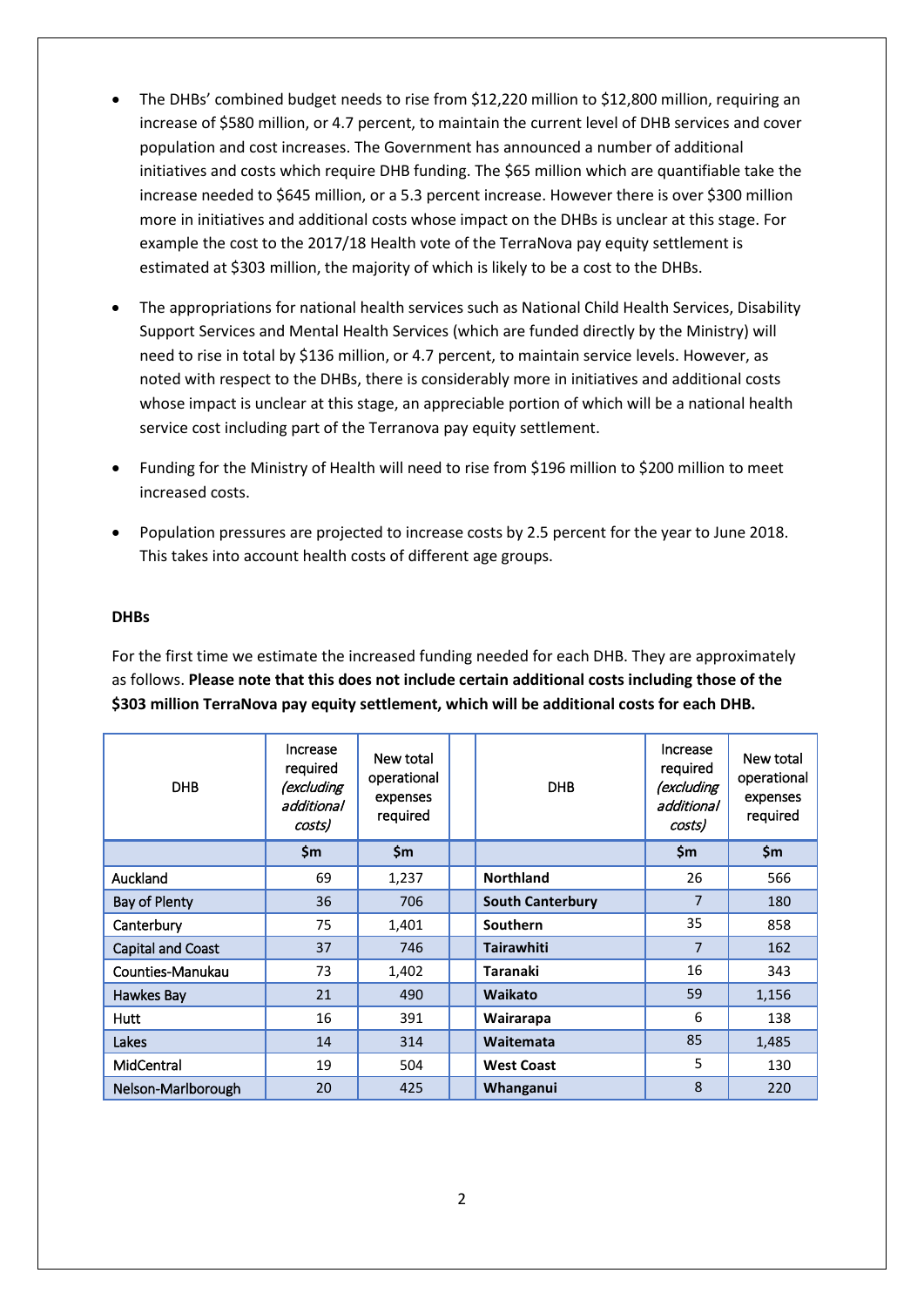Our estimates are conservative on several counts, including:

- The State Services Commission reports that increases in public sector health wage rates were 4.0 percentage points behind general private sector wages measured by the Labour Cost Index (LCI) between March 2010 and June 2016 (a 12.2 percent increase for the private sector compared to an 8.[2](#page-2-0) percent increase for the public health sector).<sup>2</sup> The cost of living measured by the Consumer Price Index rose 9.8 percent over the same period. Poor wages, gender pay gaps and the lack of training and development in residential care were demonstrated in Kristine Bartlett's successful pay equity case for support workers in the aged residential, disability and homecare sectors. Similarly we believe our estimate for increased pay increases for 2017/18 are conservative (see below).
- The estimates do not take account of growing unmet need for health services and the additional funding that is needed to address it. New research findings published in the *New Zealand Medical Journal* in March suggest that at least 25 percent of adults are not able to get the primary health care they require and about 9 percent have an unmet need for hospital care.<sup>[3](#page-2-1)</sup> In a recent report on mental health care, Professor Max Abbott, past president and senior consultant to the World Federation for Mental Health, referred to "increasing gaps, if not chasms, in service provision". [4](#page-2-2) Our analysis of Ministry of Health mental health service data shows the growing need for mental health services is far exceeding the growth in resources. A summary of our findings will be included in a more detailed analysis of health funding after the Budget announcement. For example, the number of mental health clients presenting to DHBs rose by over 5 percent in the year to September 2016 according to Ministry of Health data, and we have used this as an estimate for the increase in the 2017/18 year<sup>[5](#page-2-3)</sup>.

This analysis does not take into account the findings of our previous analyses which found that each year public health services have started the new financial year worse off than they were the previous year. This shortfall will have accumulated to billions of dollars since 2010. We have estimated the cost to bring the purchasing power of the 2017 Health vote back to 2009/10 levels, including paying for the various initiatives and added costs (such as the transfer of responsibility for superannuation contributions from the State Services Commission to the DHBs), less "savings" by way of discontinued services. This would require an increase in operational expenses in the Health vote estimated at \$2.3 billion, bringing it to \$17.6 billion. This estimate uses actual rises in DHB fulltime-equivalent employee wage costs, the rises in the Health Care and Social Assistance average

**.** 

<span id="page-2-0"></span><sup>2</sup> State Services Commission. *Human Resources Capability in NZ State Services*, December 2016, p 7

<span id="page-2-1"></span><sup>3</sup> Bagshaw P, Bagshaw S, Frampton C, et al. Pilot study of methods for assessing unmet secondary health care need in New Zealand, *NZMJ*, Vol 130 N0 1452, 24 March 2017.

<span id="page-2-2"></span><sup>4</sup> Elliott M. *People's Mental Health Report*, ActionStation Aotearoa, April 2017.

<span id="page-2-3"></span><sup>&</sup>lt;sup>5</sup> See Performance Measures: PP6: Improving the health status of people with severe mental illness through improved access at [http://nsfl.health.govt.nz/accountability/performance-and-monitoring/baseline-data-quarterly-reports-and](http://nsfl.health.govt.nz/accountability/performance-and-monitoring/baseline-data-quarterly-reports-and-reporting/mental)[reporting/mental](http://nsfl.health.govt.nz/accountability/performance-and-monitoring/baseline-data-quarterly-reports-and-reporting/mental)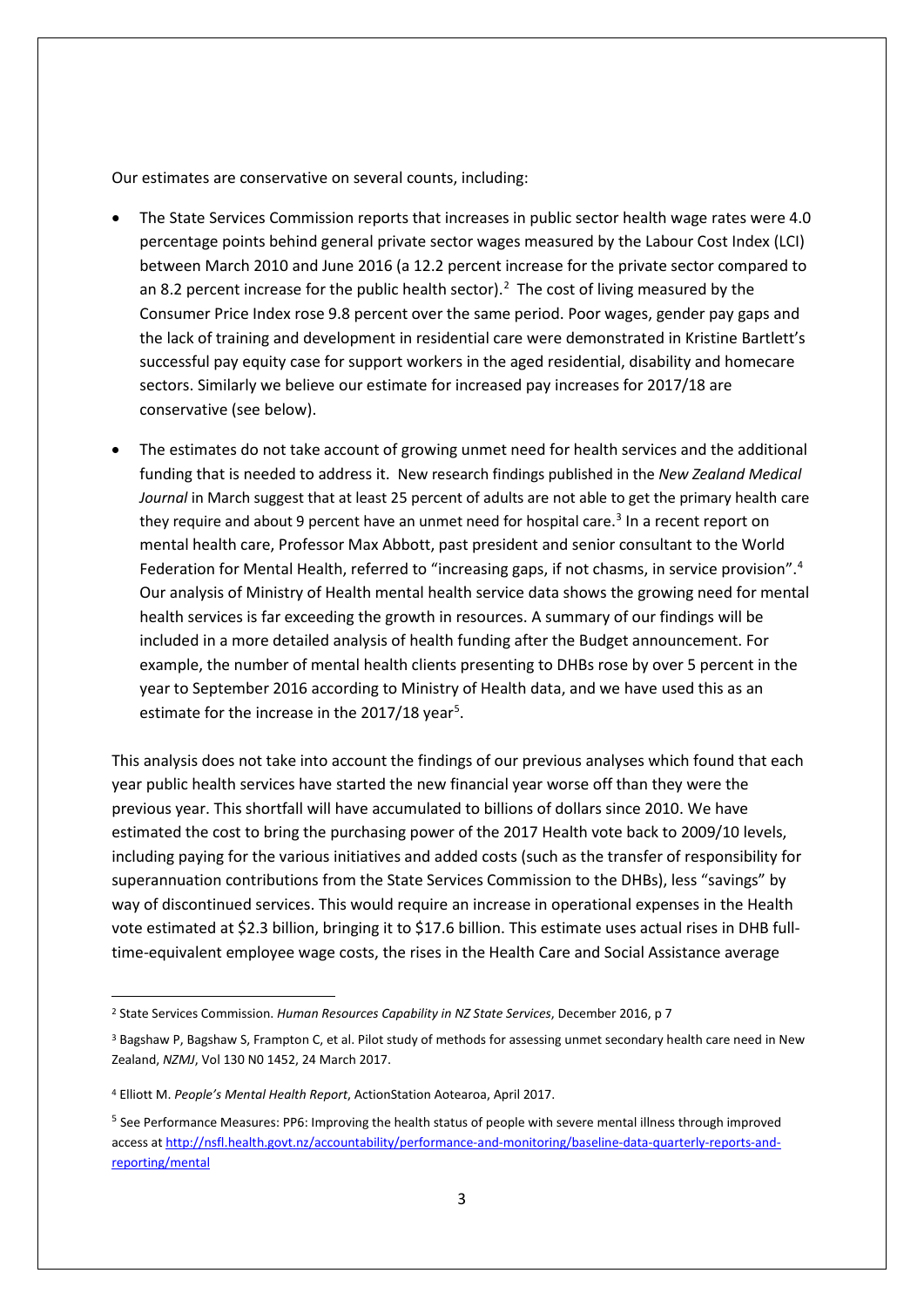wage or minimum wage for other employees, and CPI for other cost increases. Net additional initiatives and costs are added.

#### **Assumptions**

Our analysis includes additional expenditures announced or known for the 2017/18 financial year at time of writing. These are as follows:

| Additional costs identified for 2017/18                                          | <b>Funded</b><br>from | Sm       | <b>Notes</b>                                                                                  |
|----------------------------------------------------------------------------------|-----------------------|----------|-----------------------------------------------------------------------------------------------|
| Equal Pay settlement                                                             | Unclear               | \$277.00 | \$303m less \$26m estimate of pay increases<br>had settlement not occurred.                   |
| Increased capital charges for DHBs                                               | <b>DHBs</b>           | \$52.40  | Estimate (net of interest saved). Result of<br>government decision to convert debt to equity. |
| Quality Initiative in Mental Health                                              | <b>DHBs</b>           | \$1.50   | Announced by Minister (\$7.5m over 5 years).                                                  |
| Ambulance doubled crewing; air ambulance<br>and ambulance communication services | Unclear               | \$13.05  | Announced by Minister (\$52.2m over 4 years<br>from Vote Health plus \$82m from ACC).         |
| Pharmac                                                                          | National              | \$20.00  | Announced by Minister.                                                                        |
| Pharmac                                                                          | <b>DHBs</b>           | \$11.00  | Announced by Minister.                                                                        |
| Total                                                                            |                       | \$374.95 |                                                                                               |

In addition, there is further funding needed for the In Between Travel settlement which began the regularisation of the work of home and community support carers including payment by wages and for the time travelling between clients, guaranteeing hours of work, recognising qualifications and encouraging further training. Some of this has been explicitly funded in previous Budgets, though is time-limited pending a review, and some is covered by the TerraNova pay equity settlement, but significant further costs in the order of tens of millions of dollars per year remain. We are unable to quantify this so do not include it in the above table.

We assume a rise in the CPI of 2.0 percent in the year to June 2018 (the Budget period). This is Treasury's forecast in HYEFU 2016 for the year to June 2018. CPI is the standard price index used for costs in the Health vote. We note that the 2.2 percent increase in CPI in the year to March 2017 took most forecasters, including Treasury and the Reserve Bank by surprise: they had forecast 1.5 percent. A difference of 1 percentage point in the estimated CPI increase costs or saves \$104 million.

We assume that, the TerraNova pay equity settlement aside, the pay of all employees other than those close to or at the minimum wage (which rose by 3.3 percent from 1 April 2017) will increase on average by 2.2 percent, Treasury's forecast for the increase in the average wage for the year to June 2018. We believe this is conservative. For example the Resident Doctors Association settlement over working hours has been estimated to be equivalent to a cost increase of 3 percent. There have been several years of low increases as noted above. Pay equity cases may have direct and indirect effects. A difference of 1 percentage point in the estimated pay increase costs or saves \$84 million.

These pay increases do not include the effect of the equal pay settlement which benefits 55,000 low paid carers. The settlement affects people working for services funded by both DHBs and the Ministry out of its Disability Support Services appropriation. In total this will cost the Health vote \$303 million in the year to June 2018 (other costs come from ACC and increased user charges to